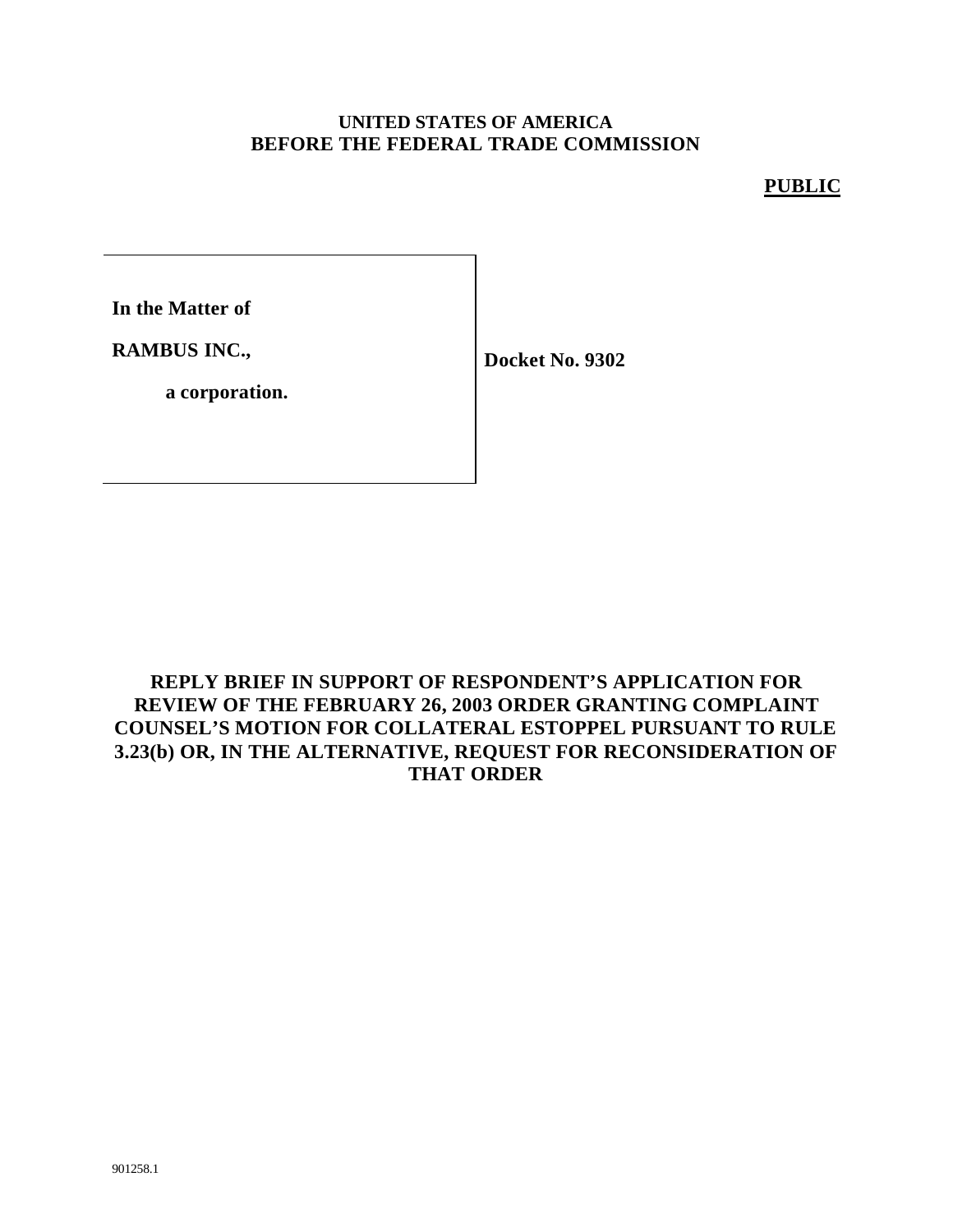In their 34-page response to Rambus's opening brief (which was limited to 15 pages in accordance with Rule 3.23(b)), Complaint Counsel succeed mainly in establishing three points, which separately or together, demonstrate quite clearly that Rambus's Application should be granted.

**First**, Complaint Counsel effectively concede that the "issue" for which they sought collateral estoppel is not now, and may never be, "*necessary* to the judgment" in the *Infineon* case. *United States v. Alaska*, 521 U.S. 1, 13 (1997) ("nonmutual collateral estopped can "only preclude relitigation of issues of fact and law *necessary* to a court's judgment') (emphasis in original); *Gandy Nursery Inc. v. United States*, 318 F.3d 631, 638 ( $5<sup>th</sup>$  Cir. 2003) (for collateral estoppel to apply, "issue must have been necessary to support the judgment in the prior case"); *McLaughlin v. Bradlee*, 803 F.2d 1197, 1201 (D.C. Cir. 1986) ("once a court has decided an issue of fact or law necessary to its judgment, that decision may preclude relitigation in a suit on a different cause of action involving a party to the first case"). The Federal Circuit's actual holding is pivotal: "this court vacates the attorney fees award and remands to the district court. On remand, the district court *may* consider whether Infineon remains a prevailing party, and if so, *whether* an award is warranted. *If* the court determines that an award is warranted, it will have the opportunity to set the amount of the award to redress the litigation misconduct." *Rambus Inc. v. Infineon Technologies AG*, 318 F.3d 1081, 1106 (Fed. Cir. 2003) (emphasis added). $<sup>1</sup>$ </sup>

<sup>&</sup>lt;sup>1</sup> Complaint Counsel's characterization of the Federal Circuit's ruling – in no fewer than two places in their brief – as merely having remanded for consideration of "whether Infineon was still a prevailing party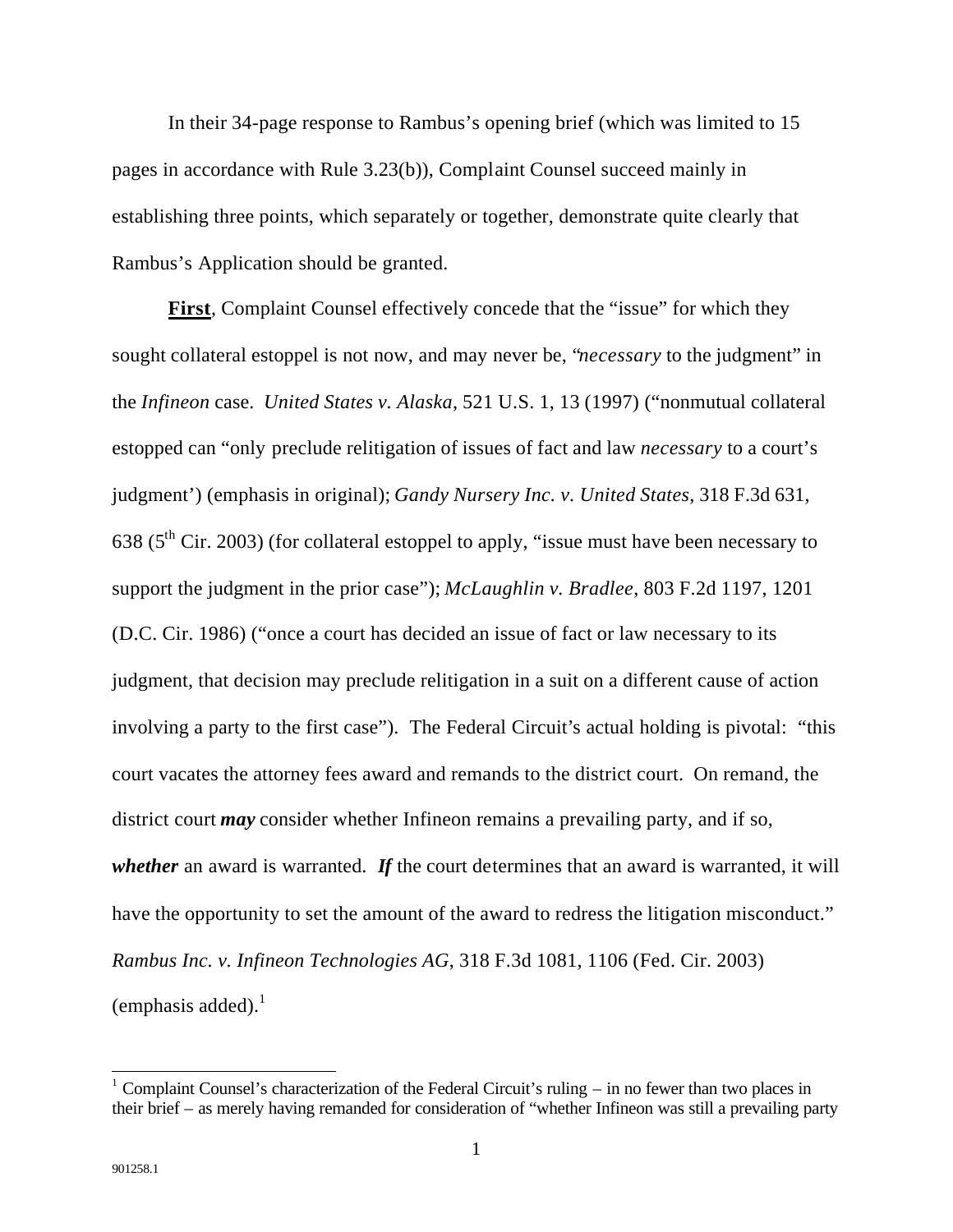By leaving the question of fees open for future proceedings on remand, the Federal Circuit contemplated that the district court might conclude that Infineon was *not* a prevailing party, in which case Judge Payne's finding of litigation misconduct would not even be relevant, let alone necessary, to any ultimate judgment in the *Infineon* case. Moreover, as Complaint Counsel concede, even if Infineon were deemed to be the prevailing party at the end of the *Infineon* litigation, the trial court's findings of 'litigation misconduct simply "**may** suffice, by themselves,' to support sanctions under § 285." Response at 4-5 (emphasis added).<sup>2</sup> "May" does not mean "must." The Federal Circuit explicitly instructed the *Infineon* court to reconsider the propriety of its fee award in light of the Court's reversal of its fraud and frivolous litigation rulings. Were the trial court, in undertaking such reconsideration at the conclusion of the case, to determine that, while Infineon remained the prevailing party, it was not entitled to attorney's fees under the changed circumstances of the case, its findings of misconduct would be "unnecessary" to the judgment denying an award of fees.

In short, and contrary to Complaint Counsel's rewrite of the Federal Circuit's decision, $3$  the entire judgment regarding fees was vacated and that judgment (together

 $\overline{a}$ 

and whether the amount *previously* awarded "bear[s] some relation to the extent of the misconduct," Opposition at 11 and 17 (emphasis added), flatly misstates the Court's actual holding. As reflected above, the Federal Circuit directed the trial court to *reconsider* the issue of Infineon's entitlement to fees even if it remained a prevailing party.

 $2^2$  Complaint Counsel do not explain, and it is inexplicable why, in other places in their Response where they purport to cite the Federal Circuit's decision, "may" has either expressly or implicitly been turned into "will."

<sup>&</sup>lt;sup>3</sup> Complaint Counsel also seek to rewrite the *Infineon* trial court's ruling in a way that is grossly misleading. In their opening sentence, Complaint Counsel say, "Rambus … previously litigated, and lost, on a factual issue directly relevant to this case – namely, whether the company acted in bad faith when, starting in mid-1998, it launched a massive document destruction campaign resulting in the elimination of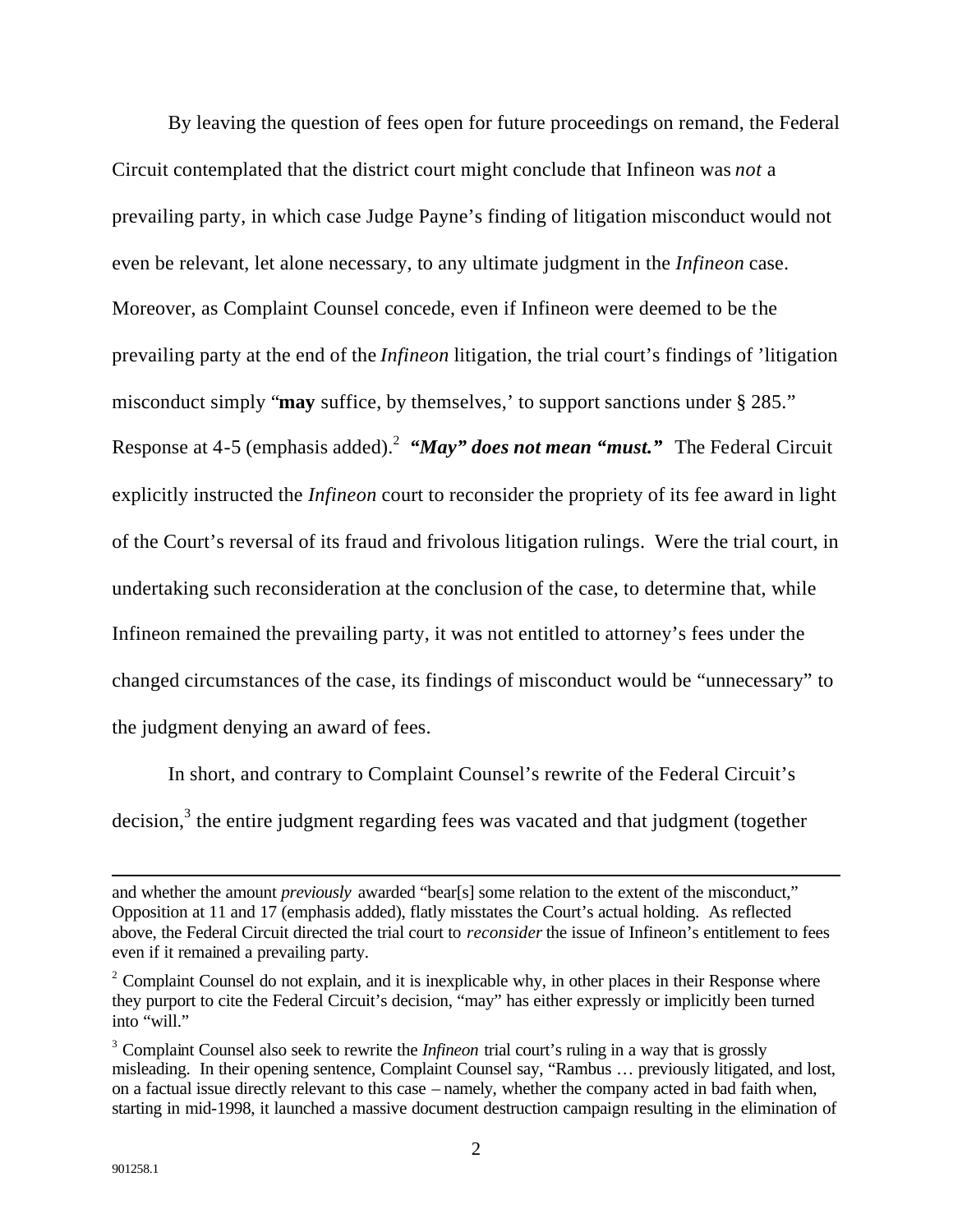with the findings that supported it) may, or may not, ever be reinstated. Where, as here, a party succeeds in having an adverse judgment set aside on appeal, adverse findings underlying the former judgment are not accorded preclusive effect in other actions. *See*  18 Wright, Miller & Cooper, § 4421, at 561 ("Appellate reversal of a judgment on one ground may leave without review findings that, by virtue of the reversal, have become unnecessary and indeed contrary to the judgment dictated by the reversal. Denial of preclusion in this situation is appropriate [*inter alia*,] . . . because the findings are unnecessary. . . ."), *id*., at \_\_\_ ("preclusion does not arise from findings adverse to the prevailing party"). In short, the law does not accord preclusive effect to unnecessary findings unconnected to binding judgments. Yet that could be precisely the result if Judge Payne's litigation misconduct finding is allowed to be snatched from the limbo it now occupies in the *Infineon* case and dropped with full preclusive force into this proceeding.

The first point Complaint Counsel establish, then, is that the fee award was vacated; it may or may not be reinstated; and it may never be *necessary* to the *Infineon* judgment.

**Second**, Complaint Counsel succeed in demonstrating the rule that collateral estoppel requires the existence of a valid, not a vacated, judgment.

 $\overline{a}$ 

many JEDEC-related documents and other materials relevant to the claims at issue here." In fact, what Judge Payne found was that the purpose of Rambus's document retention policy was, "in part, for the purpose of getting rid of documents that *might* be harmful in litigation." *Rambus, Inc. v. Infineon Technologies AG*, 155 F.Supp. 668, 682 (D. Va. 2001) (emphasis added). He did not find "bad faith" and he did not find that relevant documents had been destroyed. Further, to the extent there was any evidence on this point offered at trial in the *Infineon* case, that evidence showed, in fact, that the document retention program was not directed at eliminating "harmful" documents, but at reducing an unwieldy volume of often irrelevant, redundant or unnecessary documents.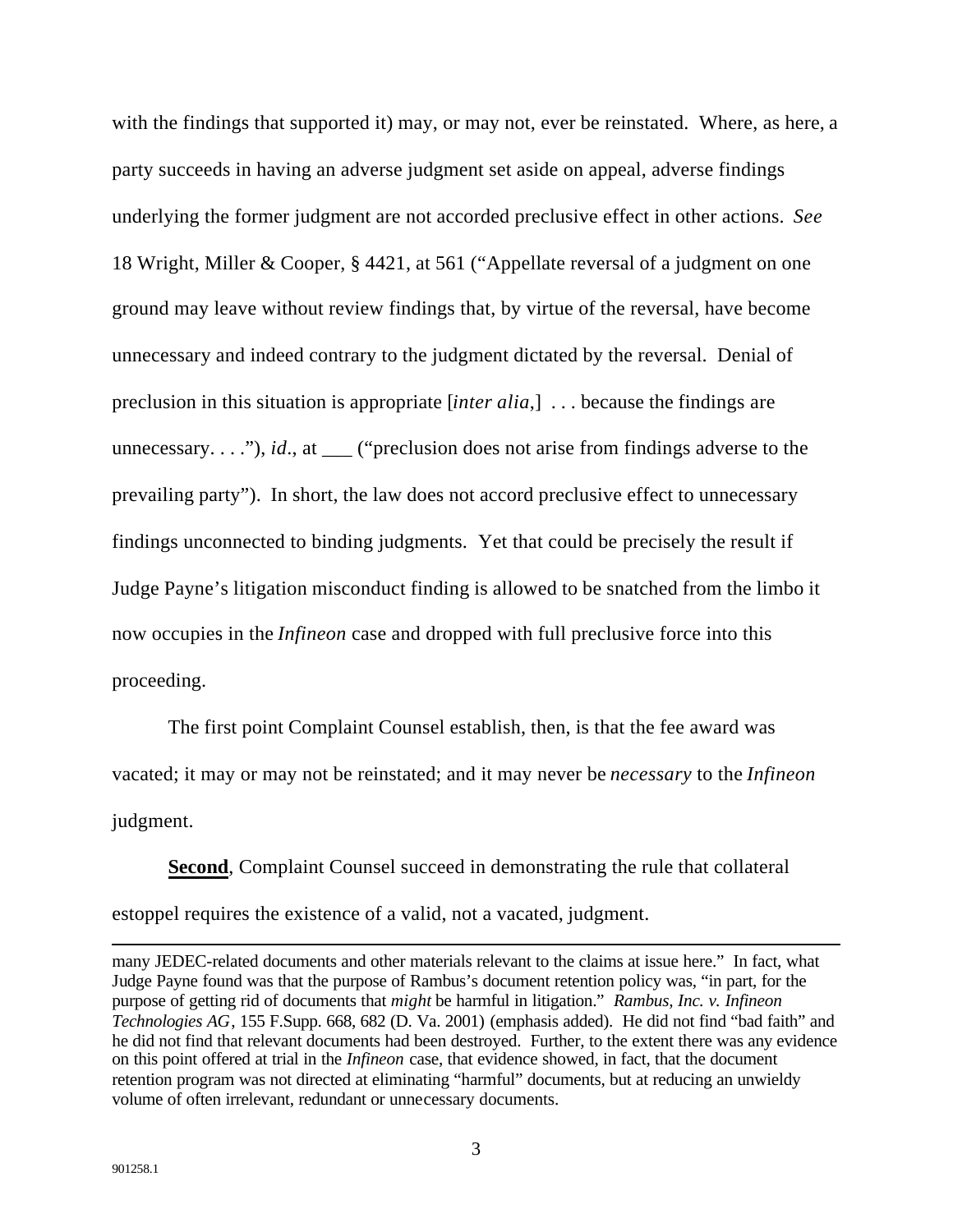Although Complaint Counsel admit that "Rambus did succeed in having the award of fees vacated," Opposition Brief at 2, they fail to acknowledge the inevitable consequences of this ruling upon their third-party collateral estoppel claim:

> Once . . . the judgment is vacated, preclusion is of course defeated *as to any matter that is left open for further proceedings*. . . . There is no preclusion as to the matters vacated or reversed, unless further proceedings on remand *lead to a new judgment that expands the scope of preclusion*. ... If the matter is dropped after remand without proceeding to a new final judgment, there is no preclusion at all.

18 Wright, Miller & Cooper, § 4432, at 60-67 (emphasis added). The basic principle is that, in order to be accorded collateral estoppel effect in a separate lawsuit, a finding must be necessary to a *final* judgment, and remand eliminates the requisite finality. *Gosnell v. City of Troy*, 59 F.3d 654, 657 ( $7^{\text{th}}$  Cir. 1995) ("[A] remand deprives the judgment of preclusive effect until a new judgment has been entered."); *Smith Machinery Co. v. Hesston Corp.*, 1987 WL 14498, \* 3 (D.N.M. 1987)("When a judgment has been reversed and the case has been remanded for further proceedings, there can be no preclusion until a new final judgment is entered. If the matter is dropped after remand without proceeding to a new final judgment, *res judicata* does not apply. A remand from an appellate court is not considered final, since the proceedings are still pending." $)^4$ 

Judge Payne's judgment regarding attorney's fees is not final. In fact, it is not even tentative – it no longer exists, having been vacated. Thus, there presently is *no judgment* in the *Infineon* case regarding attorney's fees. Judge Timony's collateral

 $\overline{a}$ 4 Although *Smith Machinery* refers to "*res judicata,*" it relies on cases involving both *res judicata* and collateral estopped.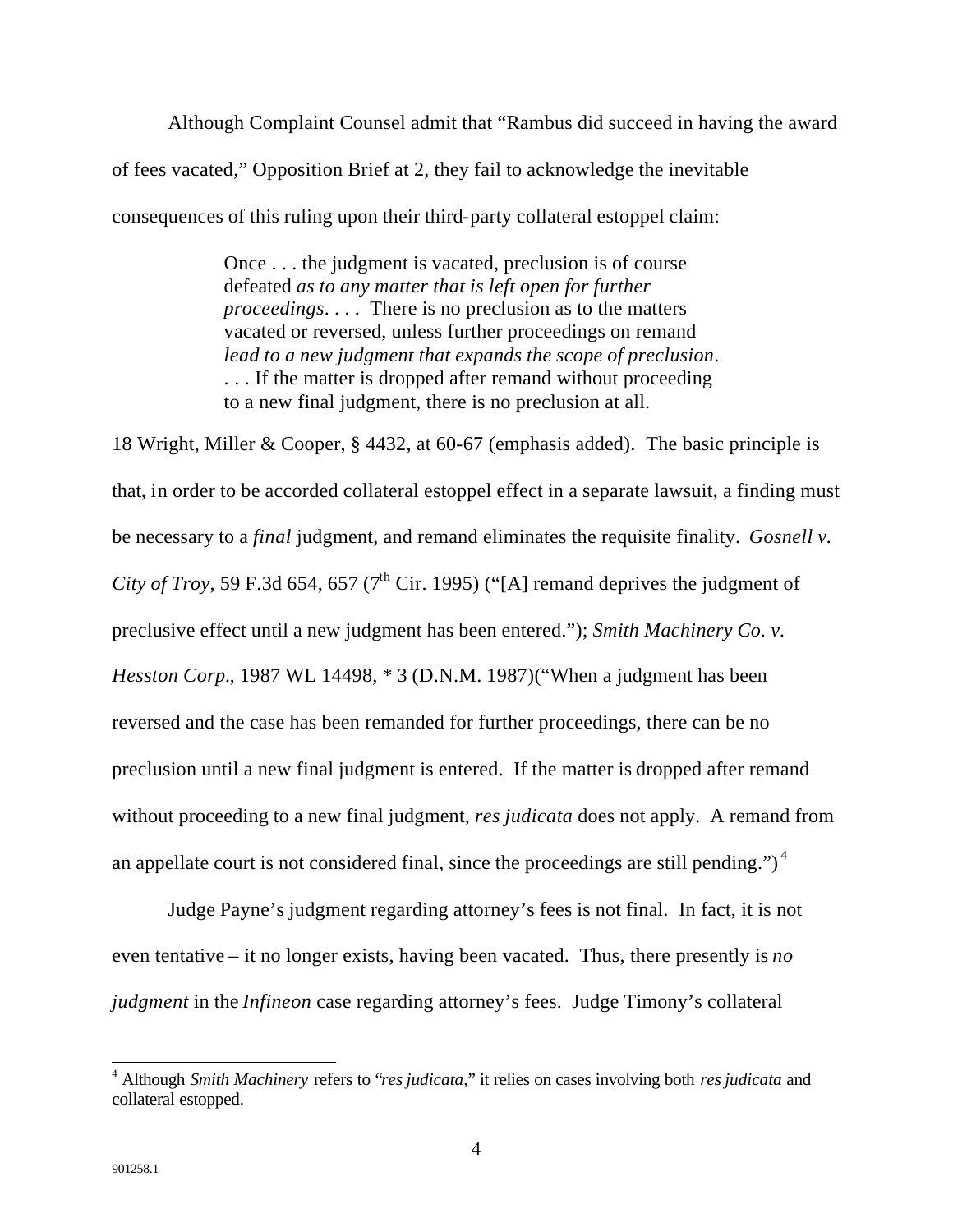estoppel order thus gave preclusive effect to a "free-floating" finding of litigation misconduct untethered to any valid judgment, which may, under a variety of scenarios, such as pre-trial resolution of the *Infineon* case prior to retrial or Rambus's prevailing at such a retrial, be converted into meaningless *dictum*. The collateral estoppel doctrine was never intended to allow a third-party litigant to rely on findings having such uncertain significance and finality in the litigation in which they were made, and Complaint Counsel still fail to cite a *single* case applying collateral estoppel under such circumstances.

Instead, Complaint Counsel try to support application of collateral estoppel through some creative sleight-of-hand. Unable to cite a *single* case in which a third-party was permitted offensively to assert collateral estoppel for findings underlying a vacated judgment, they retreat to a different doctrine entirely: law of the case, which concerns the continuing vitality of earlier decisions made in the *same* litigation. Using law of the case as their starting point, Complaint Counsel cobble together a collateral estoppel argument from the following series of assumptions:

- The Federal Circuit ruled on the trial court's litigation misconduct findings;
- Based on the Federal Circuit's ruling, Judge Payne's litigation misconduct finding can no longer be challenged in the *Infineon* litigation pursuant to law of the case;
- If it is appropriate for law of the case to be applied to Judge Payne's litigation misconduct finding in *Infineon*, there is no reason not to accord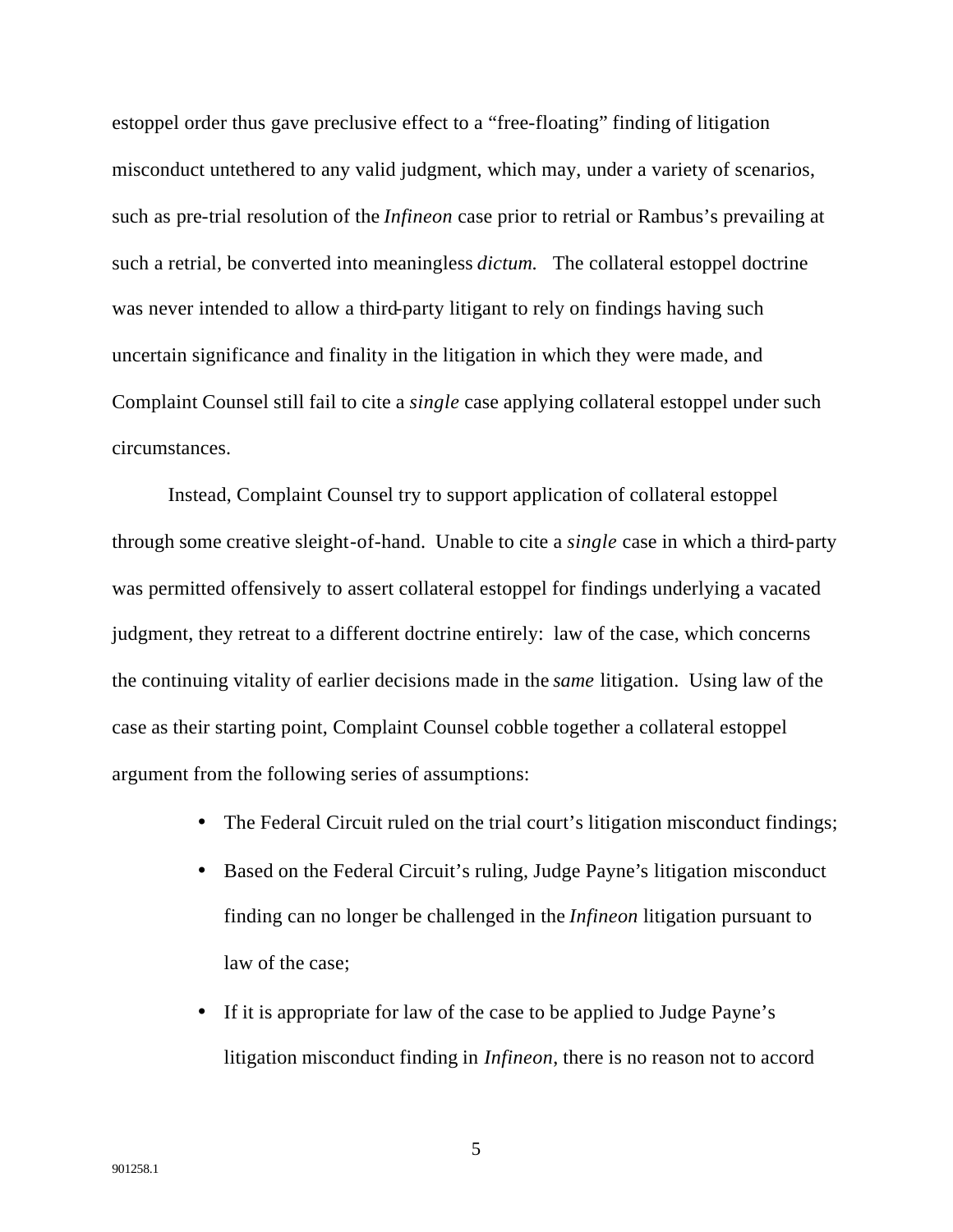that finding preclusive effect here.<sup>5</sup>

As noted below, each of these assumptions is wrong.

Complaint Counsel assert that the Federal Circuit "h[e]ld expressly that Rambus had not shown the court's conclusion that the [litigation] misconduct made the case exceptional was erroneous." Opposition at 17; *id*. at 20 ("The Federal Circuit specifically left intact the findings of Rambus's litigation misconduct. . . ."). To the extent Complaint Counsel mean to imply that the Federal Circuit *reviewed* the trial court's litigation misconduct findings, they are wrong. As Complaint Counsel state repeatedly in their Opposition, Rambus did not appeal the particular findings of litigation misconduct. Thus, there was nothing for the Federal Circuit to review.

As a general matter, where an appellate court does not expressly *review* the findings at issue, such findings do not become "law of the case" pursuant to the court's mandate: "The reach of the mandate is generally limited to matters actually decided. A mere recital of matters assumed for purposes of decision and dicta are not part of the mandate." 18B Wright, Miller & Cooper, § 4478.3, at 757; *United States v. Uccio*, 940 F.2d 753, 757 (2d Cir. 1991)(passage in court of appeals opinion simply stating position taken by district court prior to appeal was not ruling on that issue and did not establish law of the case); *Jones v. Lewis*, 957 F.2d 260, 262-63 (6<sup>th</sup> Cir. 1992)(recital of facts gleaned from record below did not constitute actual disposition of issues binding on

 $\overline{a}$ 

<sup>&</sup>lt;sup>5</sup> Notably, Complaint Counsel did not make this "collateral estoppel by analogy to law of the case" argument to Judge Timony, and thus Rambus has not previously had an opportunity to address it. Nor did Judge Timony suggest that he was making this leap. Complaint Counsel has had to resort to this in an attempt to defend Judge Timony's Order.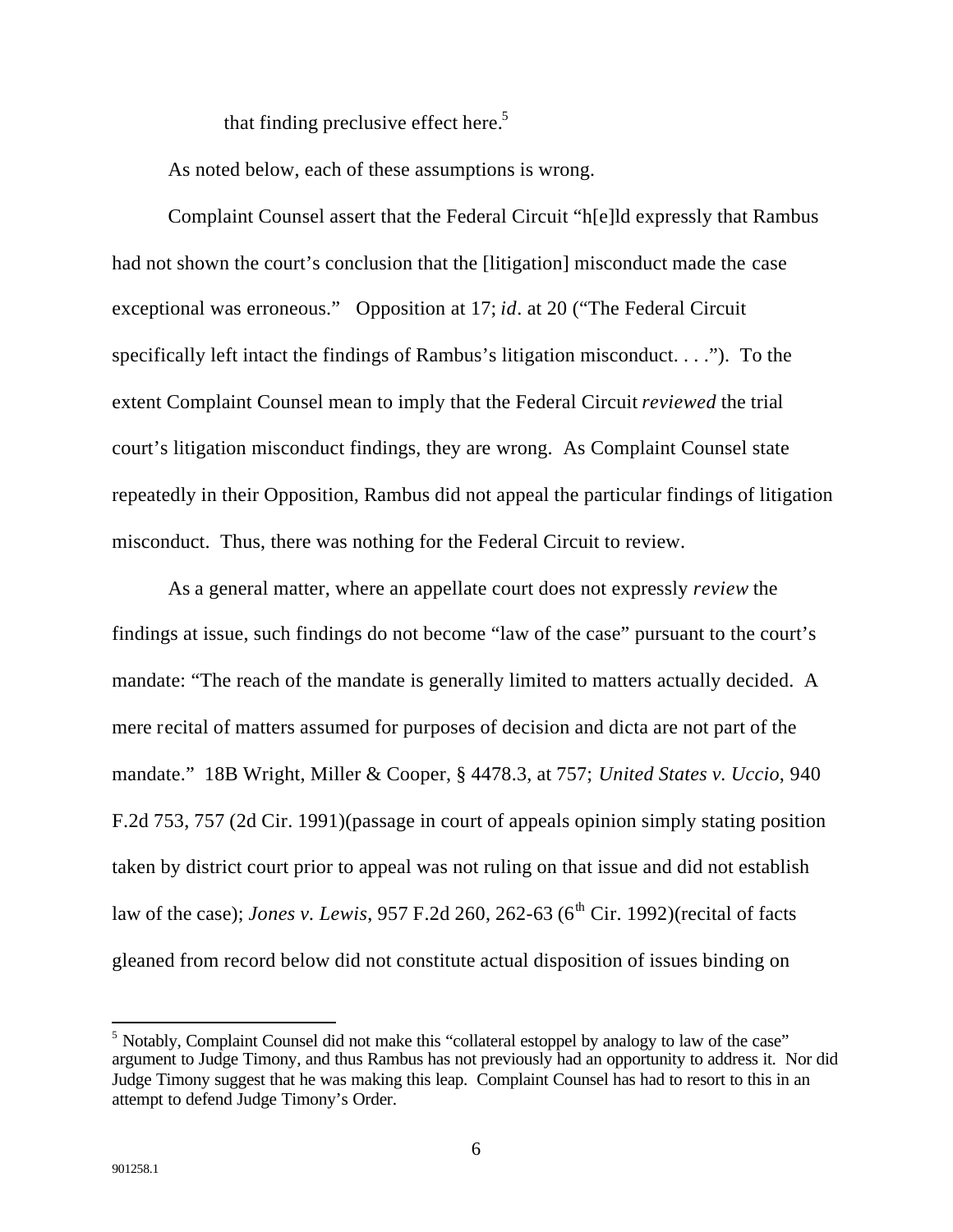remand); *Gertz v. Robert Welch, Inc.*, 680 F.2d 527, 533 (7<sup>th</sup> Cir. 1982) ("observations, commentary, or mere dicta touching upon issues not formally before the Court do not constitute binding determinations."). Thus, the continued vitality of Judge Payne's findings of litigation misconduct does not result from the appellate court's mandate, which is necessarily limited to matters *decided* by the appellate court.

Equally misguided is Complaint Counsel's assumption that law of the c ase would bar Rambus from contesting Judge Payne's litigation misconduct ruling on remand. Opposition at 19 ("Certainly [law of the case] will be applied on remand of *Infineon*."). The typical rule is that adherence to the law of the case is discretionary, and a district court may reconsider *any* of its prior decisions at any point in the litigation prior to entry of final judgment. *Arizona v. California*, 460 U.S. 605, 618 (1983) ("Law of the case directs a court's discretion, it does not limit the tribunal's power"); Fed. R. Civ. P. 54(b) ("any order or other form of decision, however designated, which adjudicates fewer than all of the claims or the rights and liabilities of fewer than all of the parties . . . is subject to revision at any time before the entry of judgment adjudicating all the claims and the rights and liabilities of all the parties"). Here, an entire infringement trial must be conducted before the *Infineon* case is ready for final judgment. Thus, under true "law of the case" analysis, Judge Payne could revisit his litigation misconduct finding at any time prior to entry of final judgment.

Complaint Counsel cite cases holding that an unappealed finding cannot be challenged in later proceedings in the *same* case, even where the finding related to a vacated judgment. While some cases do so hold, these holdings derive *not* from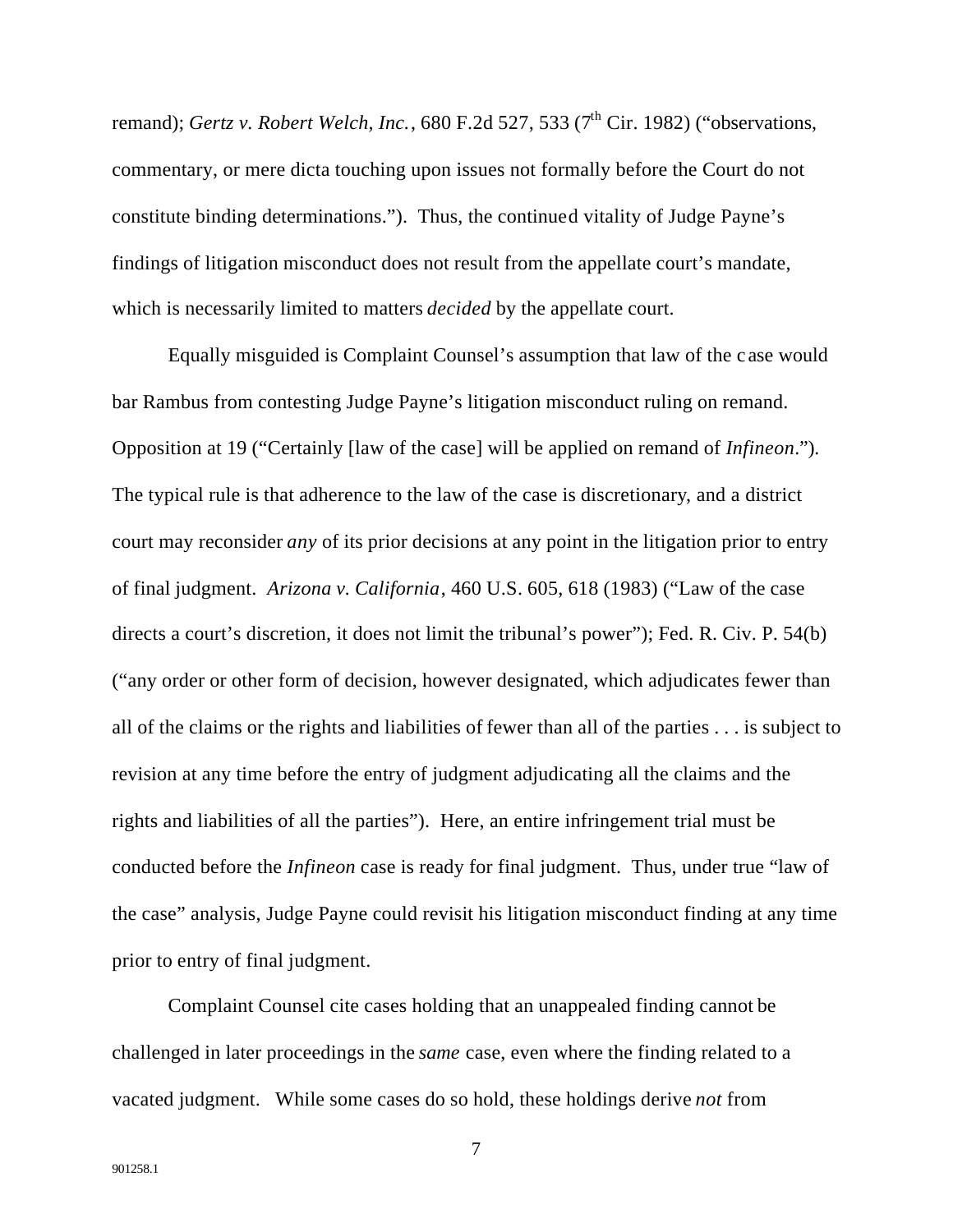collateral estoppel doctrine, nor from law of the case doctrine, but from the doctrine of waiver. *See Crocker v. Piedmont Aviation, Inc.*, 49 F.3d 735, 739 (D.C. Cir. 1995) (principle that a matter not raised on a first appeal may not be resurrected on a second appeal involves "an analytically distinct principle [from] law-of-the-case doctrine proper . . . best understood as a species of waiver doctrine"); 18B Wright, Miller & Cooper, § 4478.6 at 821-825 (rule against challenging unappealed findings is "a function of efficient relationships between appellate courts and trial courts, not law of the case. . . . [T]here is no point in pretending that the trial court owes fealty to a nonexistent appellate ruling").

Like any other application of waiver law, this rule is subject to exceptions where circumstances so warrant. "[T]he concerns for judicial economy underlying this waiver rule are plainly weaker than for core law-of-the-case doctrine," and "bases for exceptions are broader than for conventional issue or claim preclusion." *Crocker*, 49 F.3d at 740 (emphasis added); 18B Wright, Miller & Cooper, § 4478.6 at 827 ("[s]uitably persuasive reasons justify relief from [rule against challenging unappealed rulings]. . . .").

At this point in time, it simply cannot be determined whether Judge Payne would permit Rambus to revisit the issue of its purported litigation misconduct in the *Infineon* case, or would find the issue to have been waived or forfeited. Most importantly, that issue *may never need to be addressed*, because, unless Infineon prevails on the remand trial, the litigation misconduct finding will have no relevance to the future judgment in that case. The justification for according collateral estoppel to the litigation misconduct finding in *this* case cannot rest on speculation as to whether that issue may, at some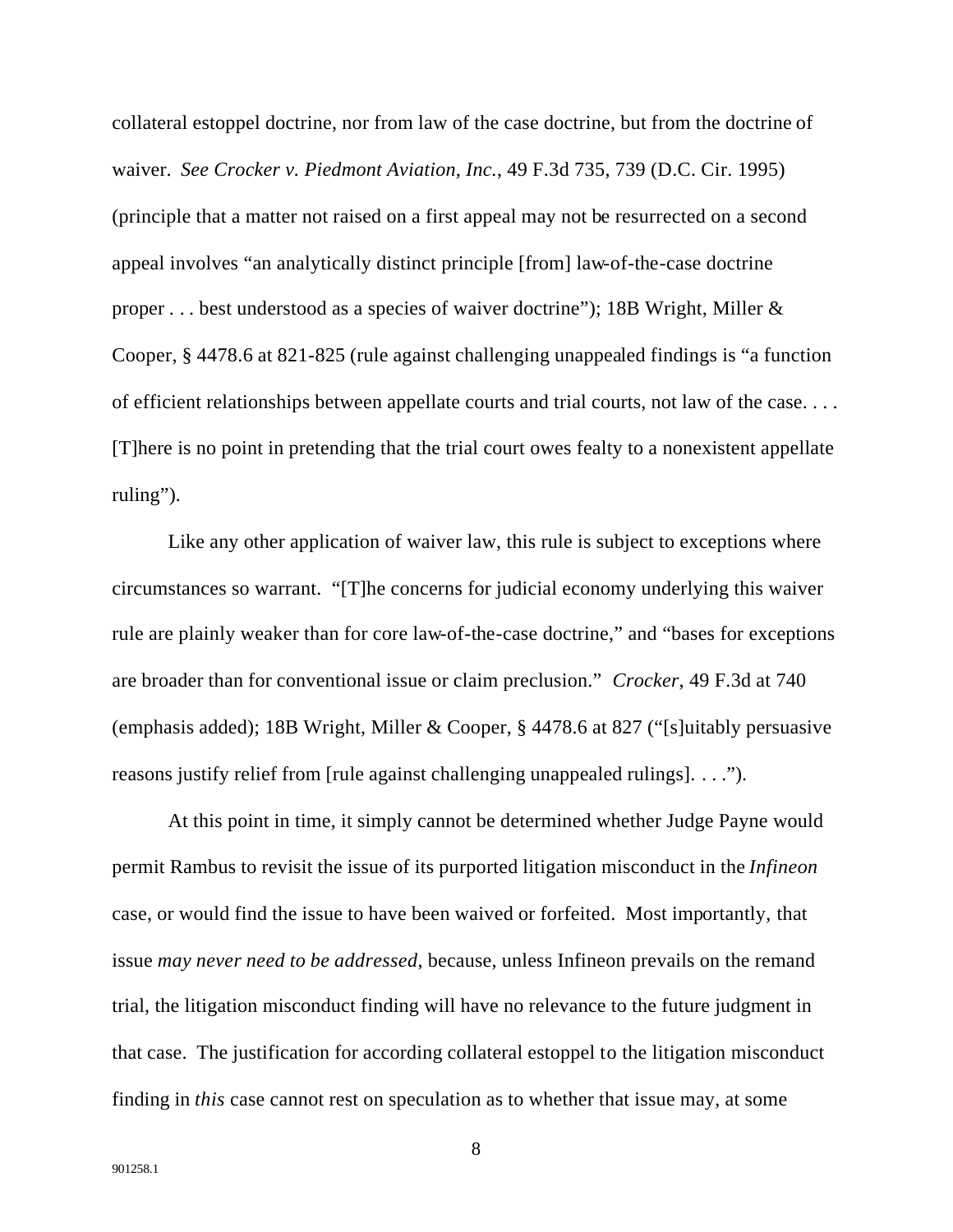unknown future time, be deemed to be foreclosed in the *Infineon* proceeding, particularly given that the waiver forfeiture issue may never even need to be adjudicated in *Infineon*.

Finally, even if the litigation misconduct finding were ultimately foreclosed in the *Infineon* case, that would *not* be basis for according that same finding preclusive effect here. *See* Opposition at 20 ("Because Rambus is barred from relitigating the issue of its document destruction on remand of *Infineon*, it should likewise be barred here"). A significant difference between law of the case or waiver doctrine, on the one hand, and collateral estoppel, on the other, is that the latter, unlike the former, requires a judgment. The law of the case doctrine has a built-in protection against hasty or ill-advised decisions to accord preclusive effect to non-final decisions – the rule that any non-final decision may be changed prior to entry of final judgment. In recognition of this fact – that a decision in ongoing litigation may be modified, reversed, or rendered irrelevant by subsequent events – collateral estoppel doctrine allows such determinations to be excised from the cases in which they were made and accorded preclusive effect in *other* litigation only when they can be shown to have been "necessary to the judgment" in the earlier suit. As shown above, this is clearly *not* the situation here, in that the litigation misconduct finding remains a free-floating finding that at present is neither tied to any issue that necessarily will have to be adjudicated in the *Infineon* case nor part of a valid judgment.

Moreover, Complaint Counsel simply gloss over the fairness concern which is central to any collateral estoppel inquiry. The finding regarding document destruction in *Infineon* was merely one of four separate grounds asserted as a basis for a finding of litigation misconduct, which itself was only one of three grounds upon which Infineon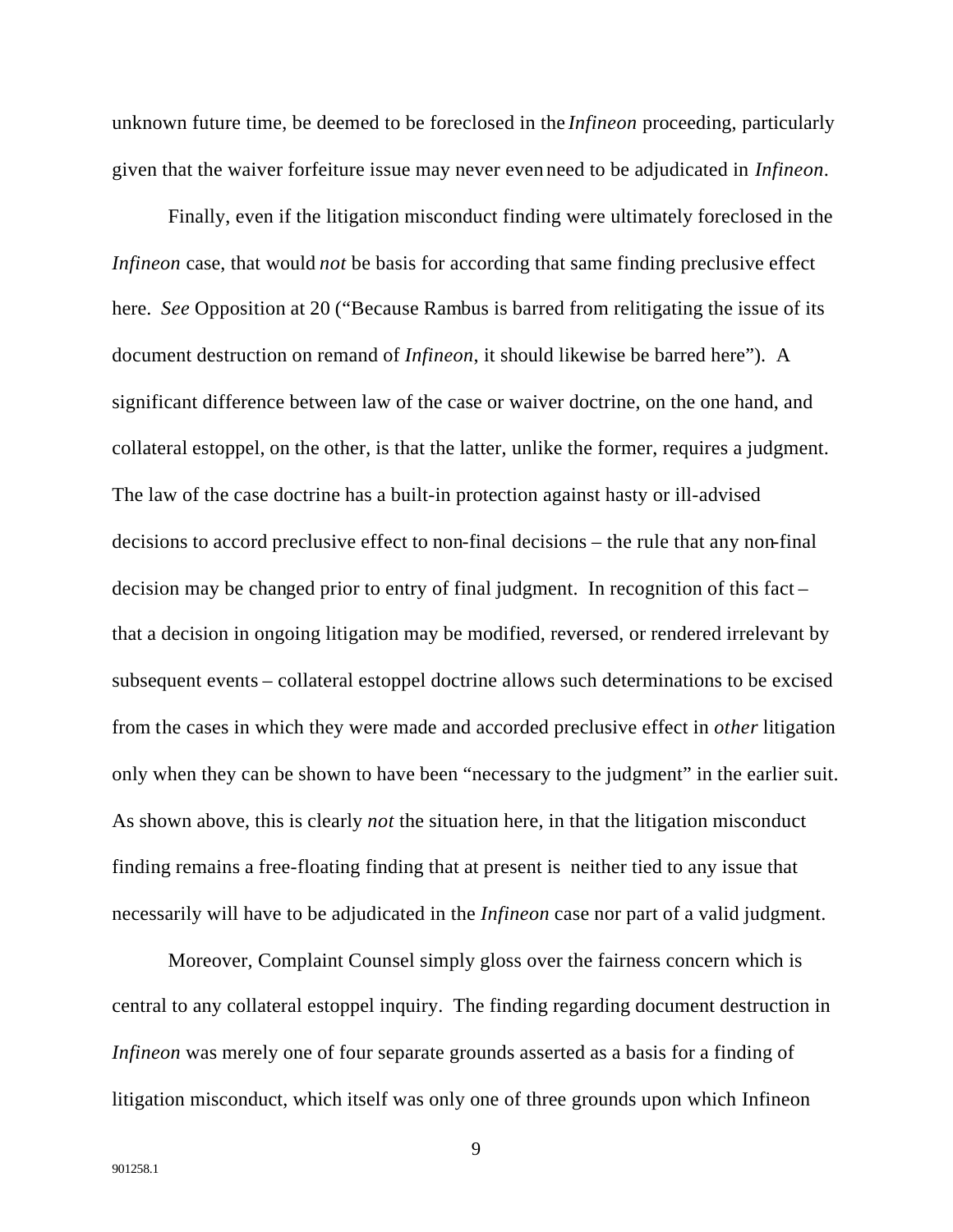based its claim to fees. Even if Rambus ultimately were determined to have waived its ability to contest the document destruction finding in further proceedings in the *Infineon* litigation by its failure to appeal that specific finding, that would not justify a ruling that Rambus also waived its right to contest that issue in this proceeding, where Complaint Counsel seek to use that finding for a far more damaging purpose than merely to support an award of attorney's fees. The whole notion of waiver suggests an intentional relinquishment of a known right. Rambus certainly had no idea that its failure to contest the district court's document destruction finding in the *Infineon* litigation could lead to a claim by a party in another litigation that it should have default judgment entered against it, or result in adverse evidentiary presumptions on a number of issues. *Cf. Westerbeke Corp. v. Daihatsu Motor Co.*, 2002 WL 1978908 (2d Cir. 2002) (in refusing to find that law of the case required arbitrator to adhere to earlier liability ruling concerning nature of contract, Court noted that party did not have "full and fair" opportunity to litigate question at earlier stage of arbitration, because the "pleadings and decision were directed toward another issue entirely").

**Finally**, Complaint Counsel demand: Why hasn't Rambus shown you that the district court's finding was erroneous? The answer: Given a chance to do so, Rambus will. It will elicit testimony of Mr. Karp and others to demonstrate the following: That Rambus developed a document retention program for completely legitimate reasons; that the purpose of the program was to ensure that documents that might be needed in the future, or that might be relevant to issues that might arise in the future, would be retained, and that unnecessary, redundant or irrelevant documents would be discarded; that when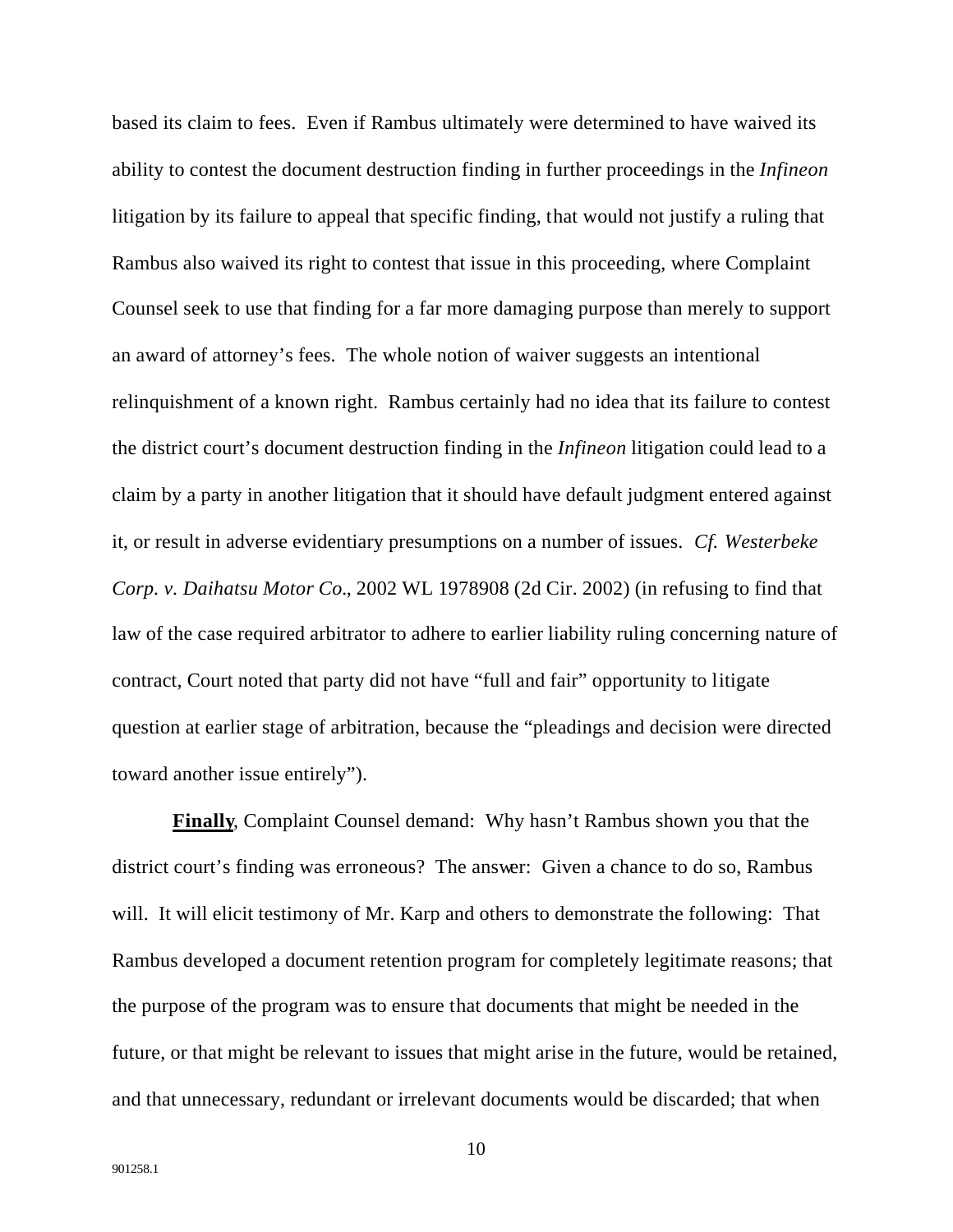in doubt, documents were to be retained; that no documents that in fact have any relevance to this action were destroyed; that the document retention program Rambus implemented is consistent with the programs of other companies in the semiconductor and other industries, if not even more focused on document retention; that Rambus's document retention program requires more documents to be retained, than the policies of at least some of branches of the federal government, and that Rambus did not implement its document retention program with either the intent or the effect of not retaining documents that could reasonably have been determined to be relevant to any future litigation that was then contemplated might occur. Rambus did not have the chance to put on this evidence before the district court in *Infineon* and Complaint Counsel want to deny it the opportunity to do so here. Complaint Counsel throw down the gauntlet; all Rambus asks is the chance to pick it up and present its evidence.

In conclusion, Rambus requests that Your Honor either reconsider Judge Timony's ruling, and we submit that if you do, you should reverse it, or that Your Honor certify this question to the Commission for interlocutory review.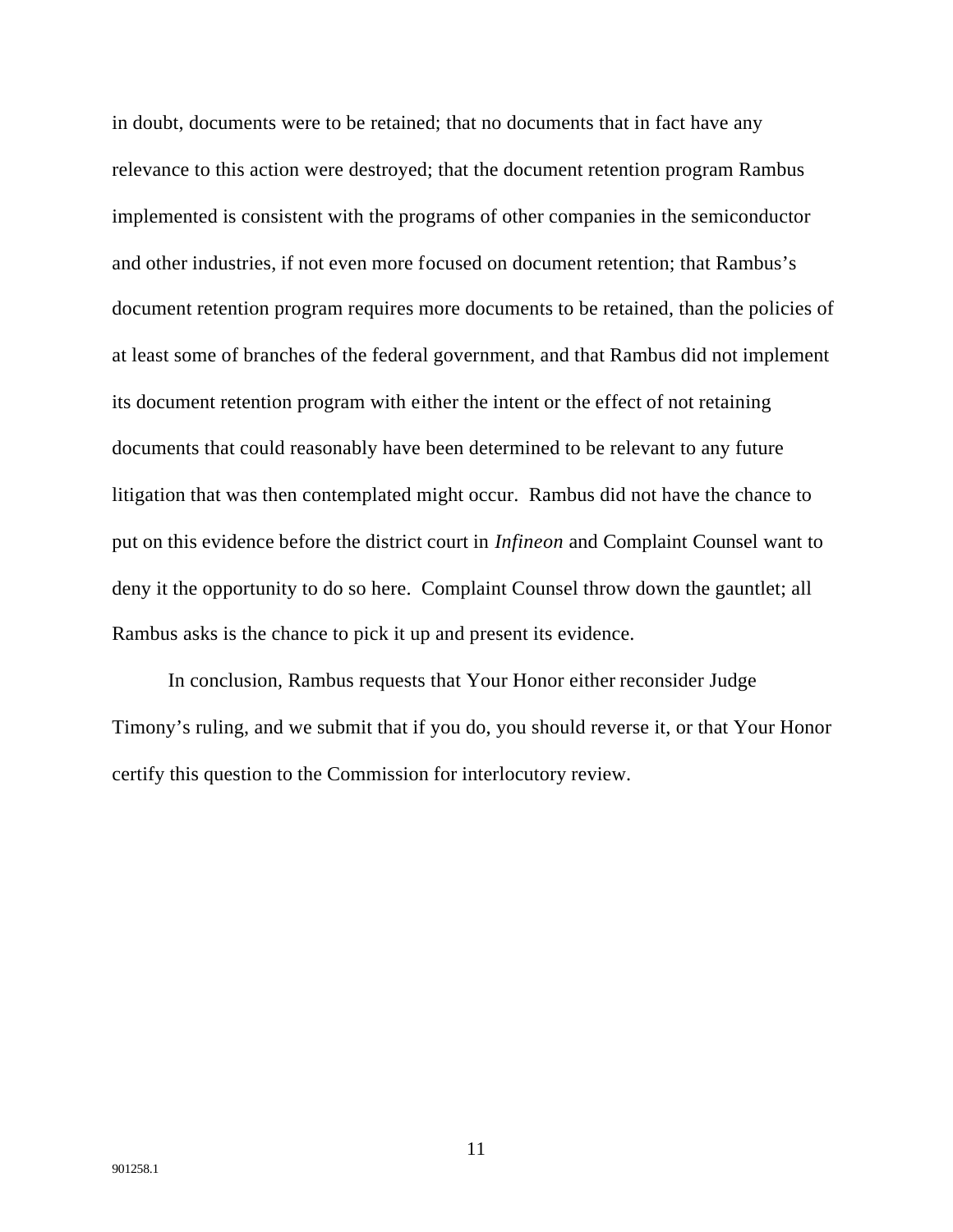Gregory P. Stone Steven M. Perry MUNGER, TOLLES & OLSON LLP 355 South Grand Avenue, 35th Floor Los Angeles, California 90071 (213) 683-9100

\_\_\_\_\_\_\_\_\_\_\_\_\_\_\_\_\_\_\_\_\_\_\_\_\_\_\_\_\_

A. Douglas Melamed IJay Palansky Kenneth A. Bamberger Jacqueline M. Haberer WILMER, CUTLER & PICKERING 2445 M Street, N.W. Washington, D.C. 20037 (202) 663-6000

Sean C. Cunningham John M. Guaragna GRAY, CARY, WARE & FREIDENRICH LLP 401 "B" Street, Suite 2000 San Diego, California 92101 (619) 699-2700